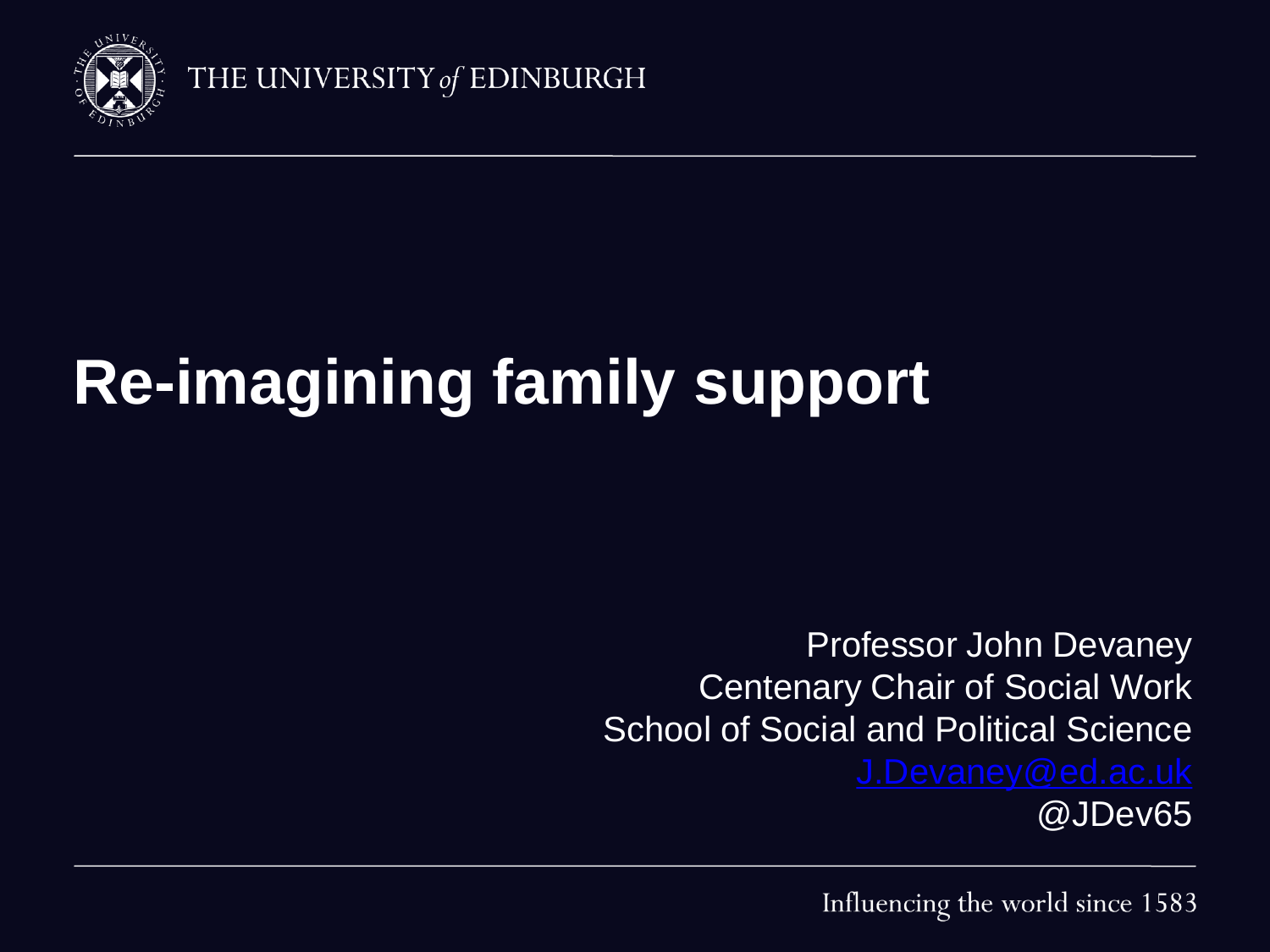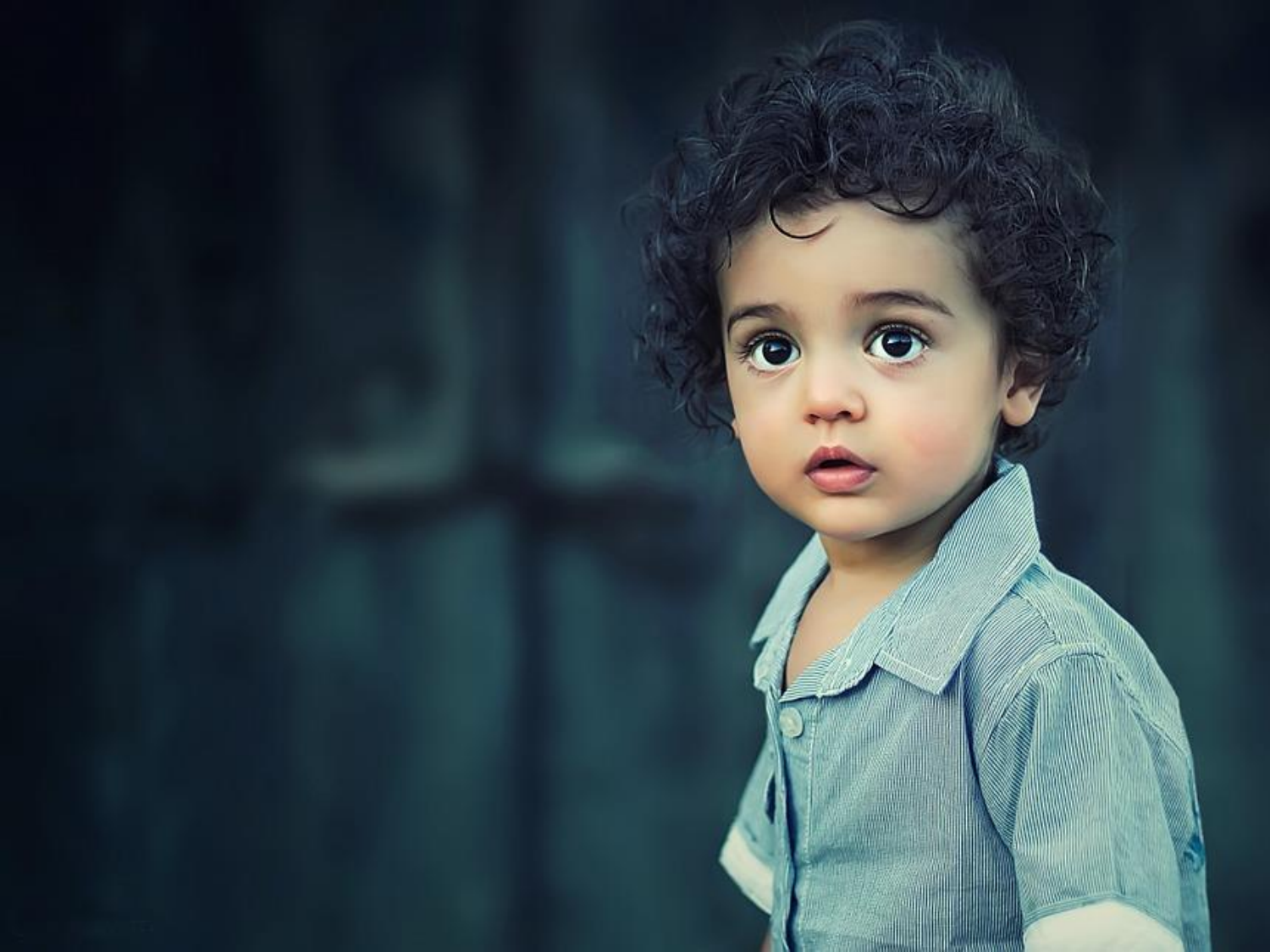

#### The Relationship Between the State and the Family

Universal Services

Family Support

Family Preservation

Alternative Care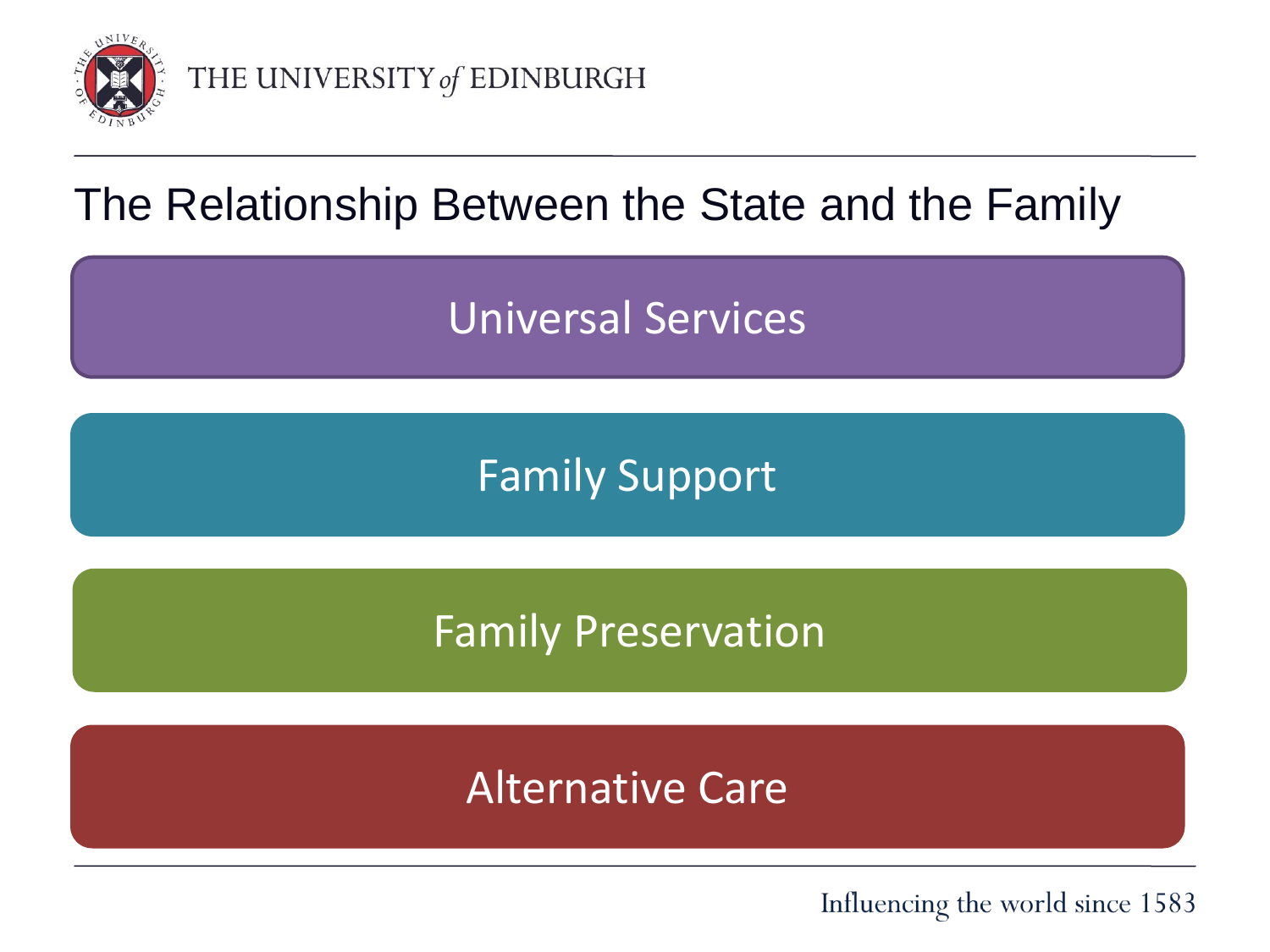

| Level of Need  | Focus                 | Service Response                                     |
|----------------|-----------------------|------------------------------------------------------|
| Level 1        |                       | Children with no identified additional needs. Their  |
|                |                       | needs are met through routine universal services.    |
| Level 2        |                       | Children with additional needs that can be met by    |
|                | Early Help            | targeted support by a single agency or practitioner. |
| Level 3        |                       | (Team Around the Family) Represents children with    |
|                |                       | additional needs that can be met by targeted         |
|                |                       | support by a multi-agency support package.           |
| Level 4        | Statutory Social Work | (Child in Need) Represents children with significant |
|                |                       | needs that persist and have not been met by          |
|                |                       | targeted support.                                    |
| Level 5        | Intervention          | (Safeguarding/Looked after Children) Represents      |
|                |                       | children with complex and enduring needs at the      |
|                |                       | highest level of vulnerability that will be met by   |
|                |                       | multi-agency support from specialist services led by |
|                |                       | Children's Social Care.                              |
| Devaney (2019) |                       |                                                      |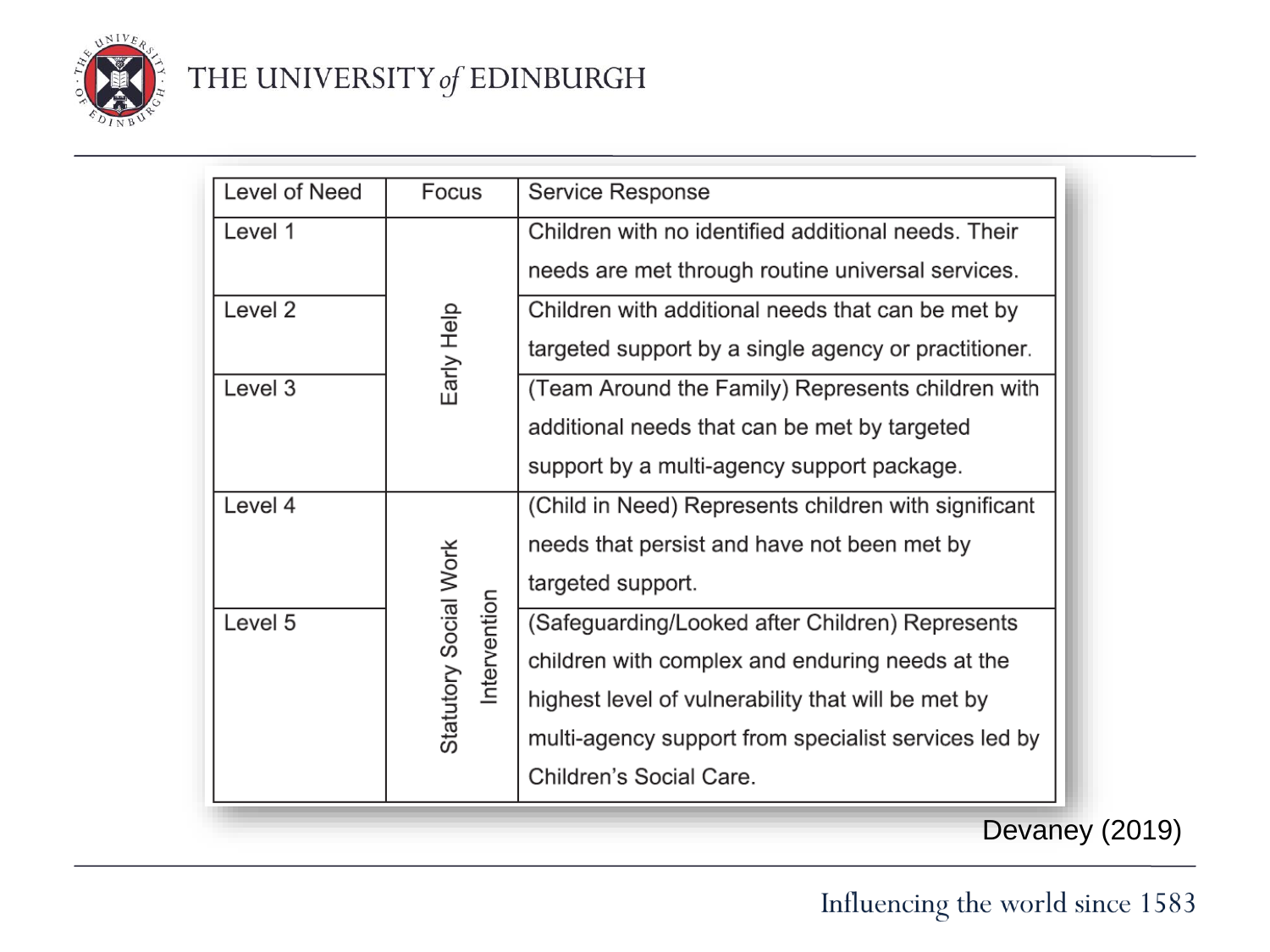

### Existing Evidence Base

- Children as part of a family, who are within a community
- Importance of prevention
- It's not just about the early years
- Providing early help
- Providing sustained help
- Supporting responsive relationships for children and adults
- Strengthening core life skills
- Reducing sources of stress in the lives of children and families
- Structural issues, such as poverty, gender inequality and racism matter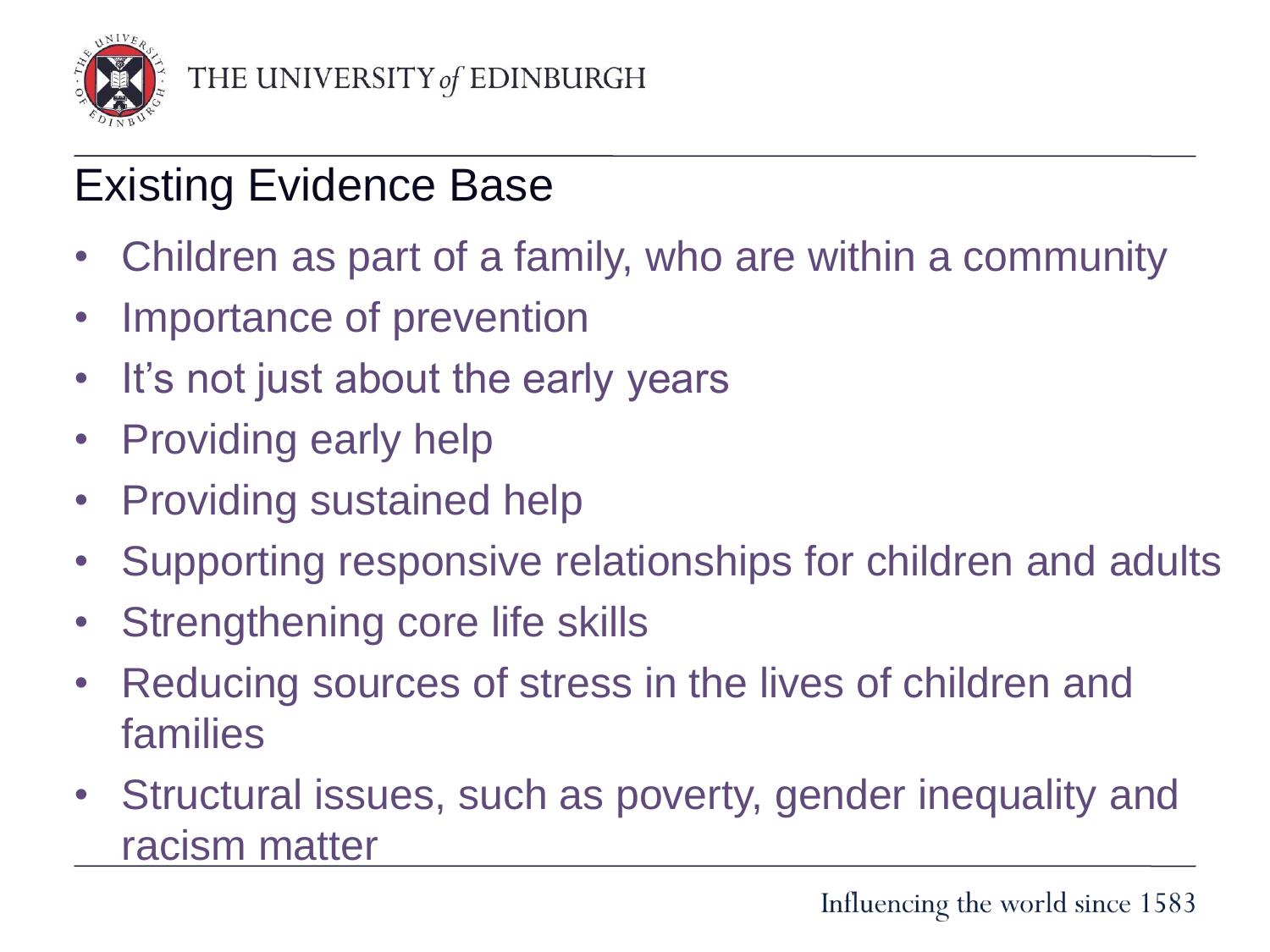

### "Working in partnership to deliver support services at the right time for families to help them stay together and thrive"

Glasgow's Family Support Strategy Consultation March 2019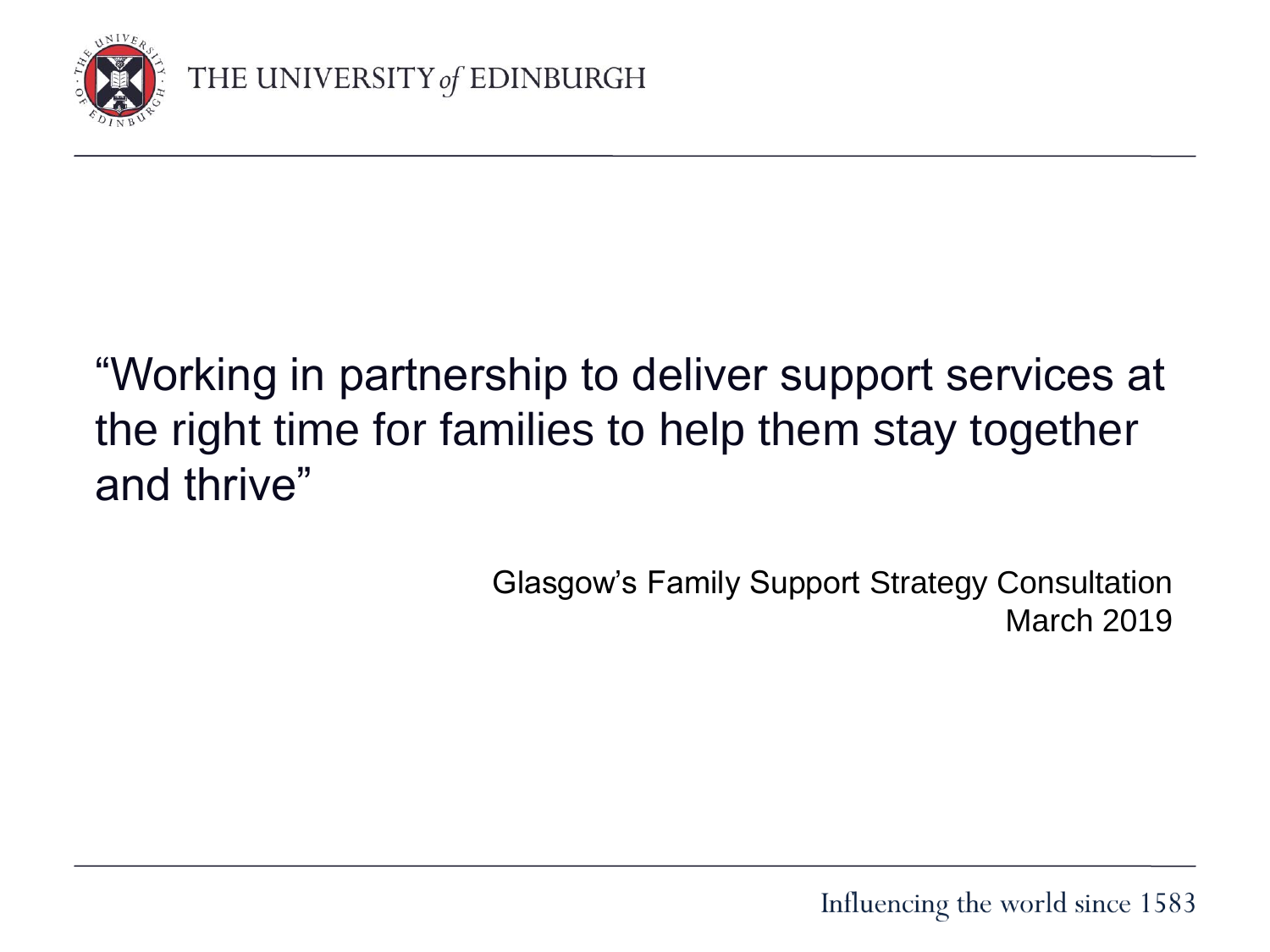

### Framing how we understand and approach support for families

## **The Critical Few or the Many?**

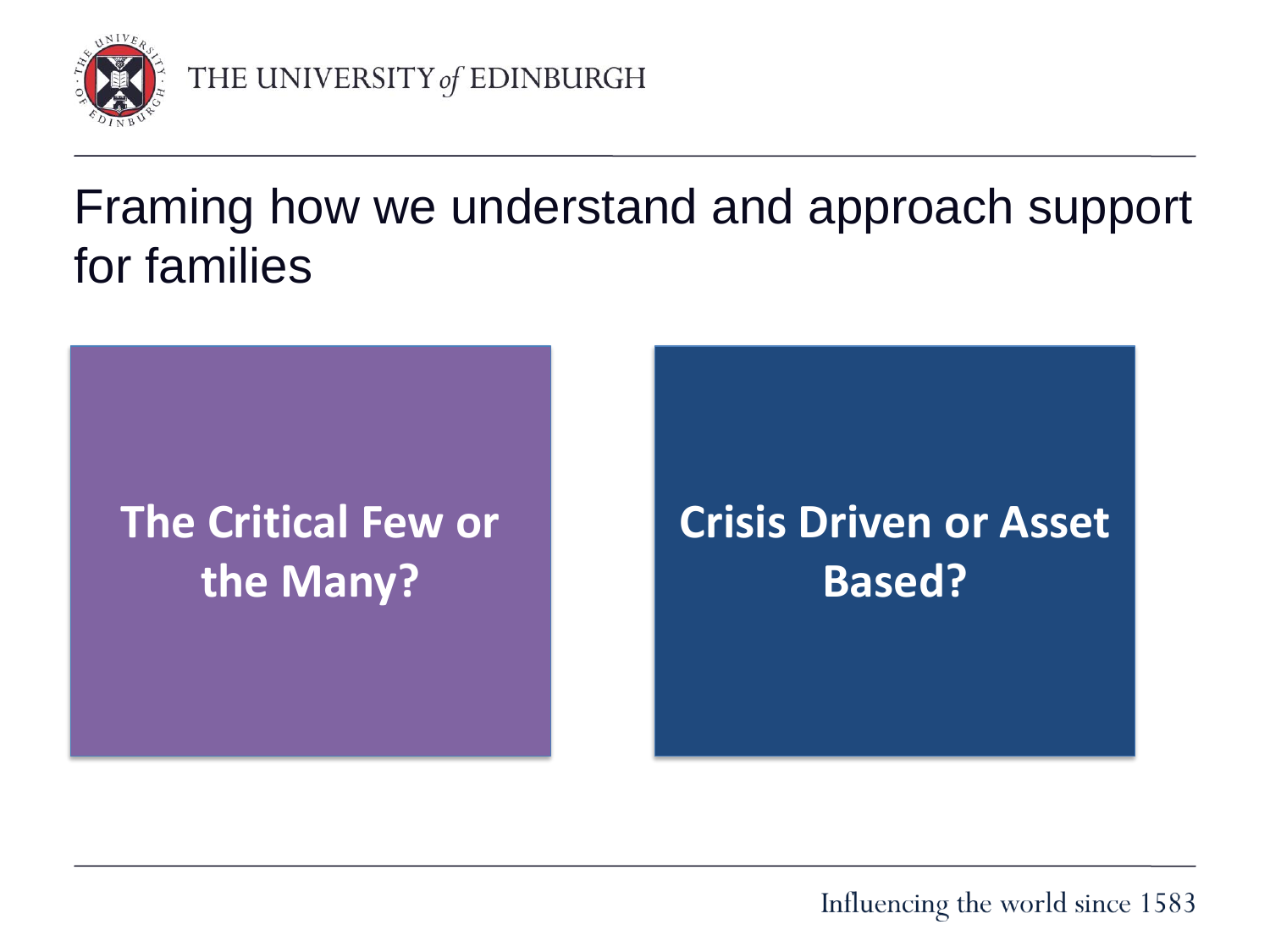

#### The critical few or the many?

- There tends to be a focus in many family support strategies on children who are directly known to children's social care
- For example, 16,500 children in Scotland have a parent in prison on any given day compared to 2,700 children with a child protection plan
- Thresholds for access to children's social care are usually felt to be too high
- Funding models for provision of family support tend to be skewed towards statutory services
- We need to talk about rationing, rather than thresholds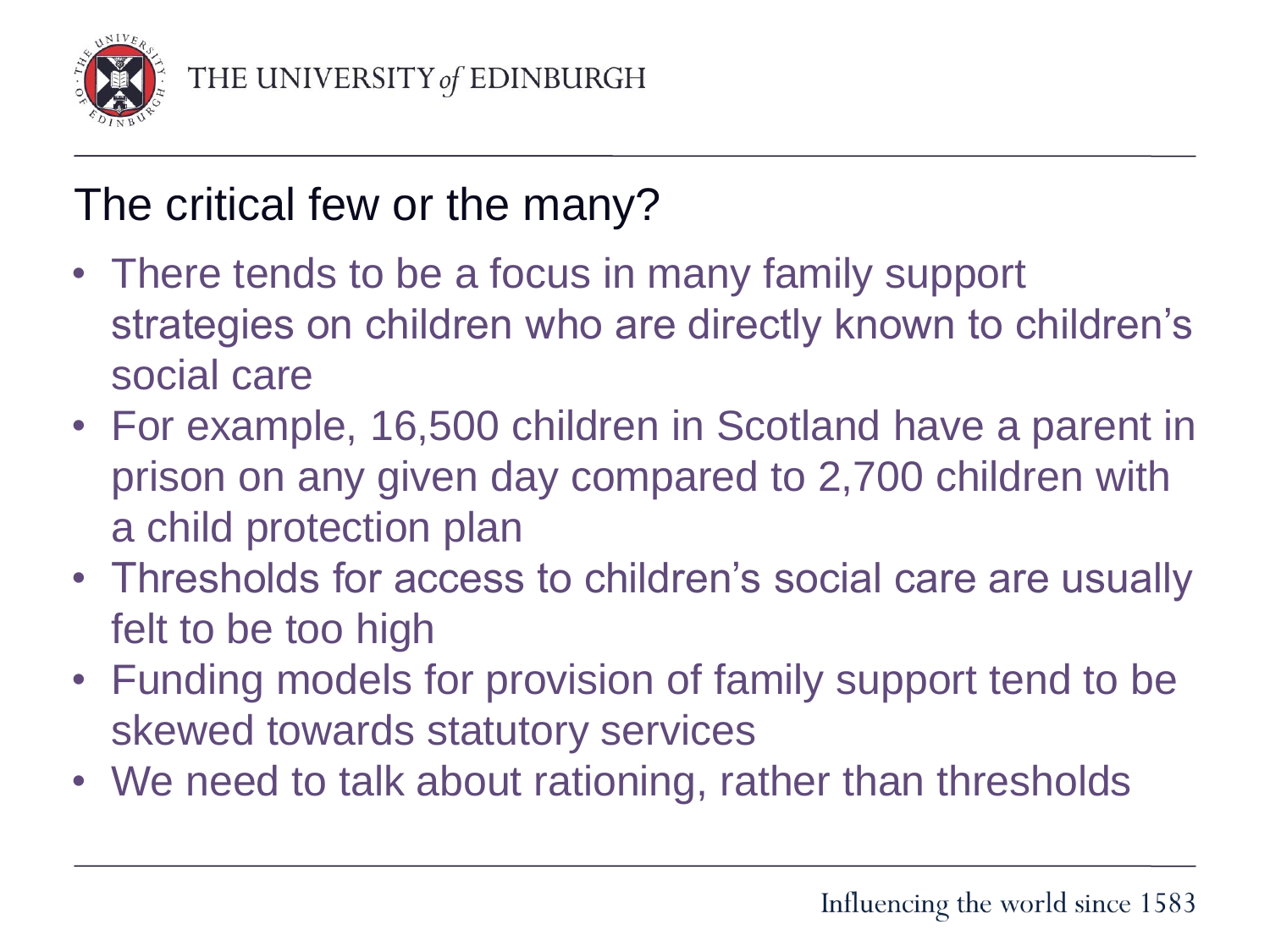

#### Crisis driven or asset based?

- Many of the children with the greatest needs live within the most disadvantaged communities
- Many of the children with the greatest needs also live within families whereby parents/carers are least able, for a variety of reasons, to access/use community services
- A real sense that the parents of the 'right' children are not accessing available support
- Asset-based approaches emphasise the need to redress the balance between meeting needs and nurturing the strengths and resources of people and communities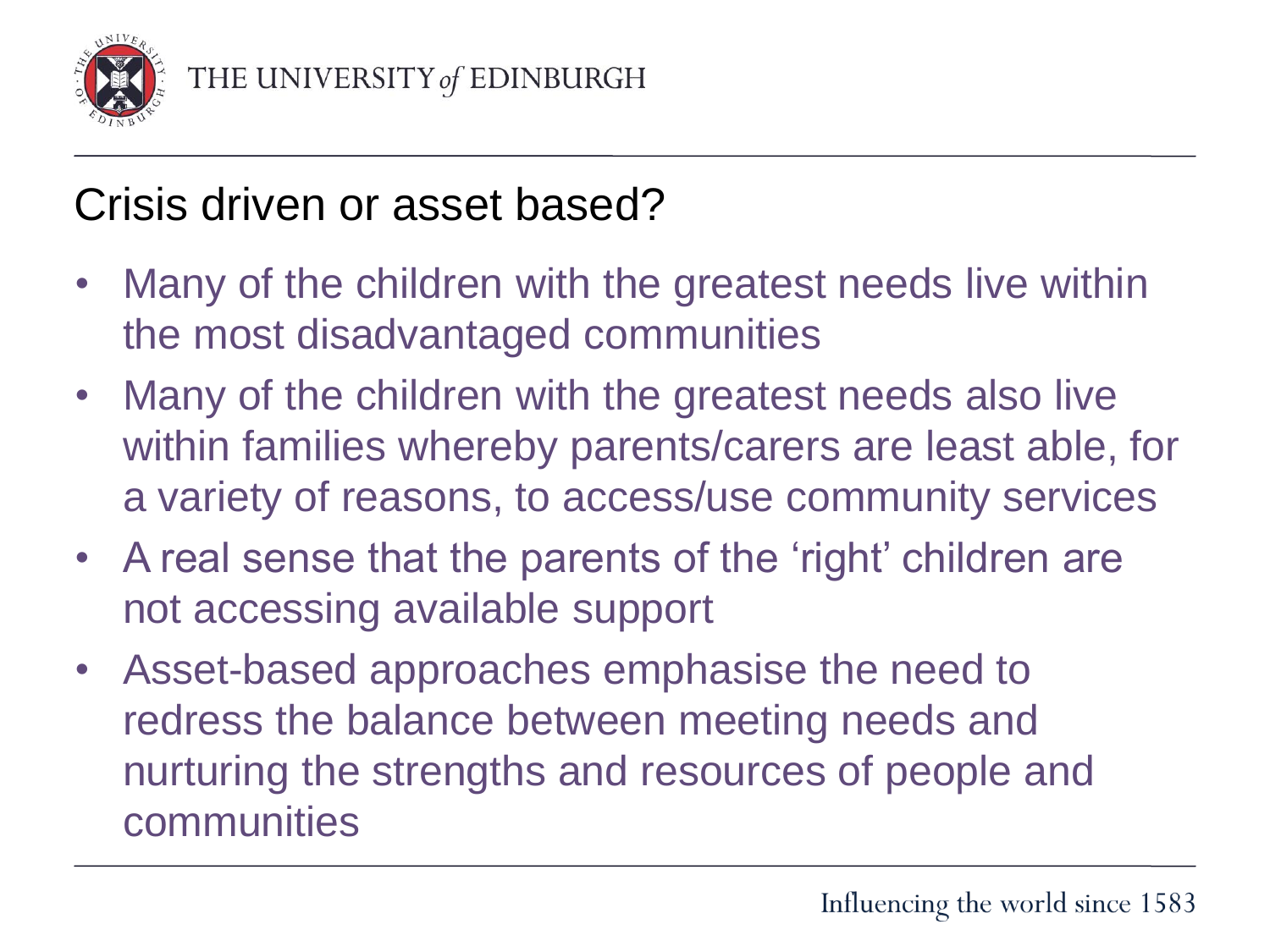

## Broadening Our Vision

- The current focus on adversity in childhood is a helpful one (Spratt, Devaney and Frederick, 2019)
- Relationships and services can seek to compensate or mitigate for the consequences of adversity
- We need to see adversity as having both an individual and a structural dimension
- We need to start talking about the temporal nature of adversity e.g. a lifecourse perspective
- Working with communities is at least as important as working with individuals
- A shift has occurred strengths-based and relational practices are once again coming to the fore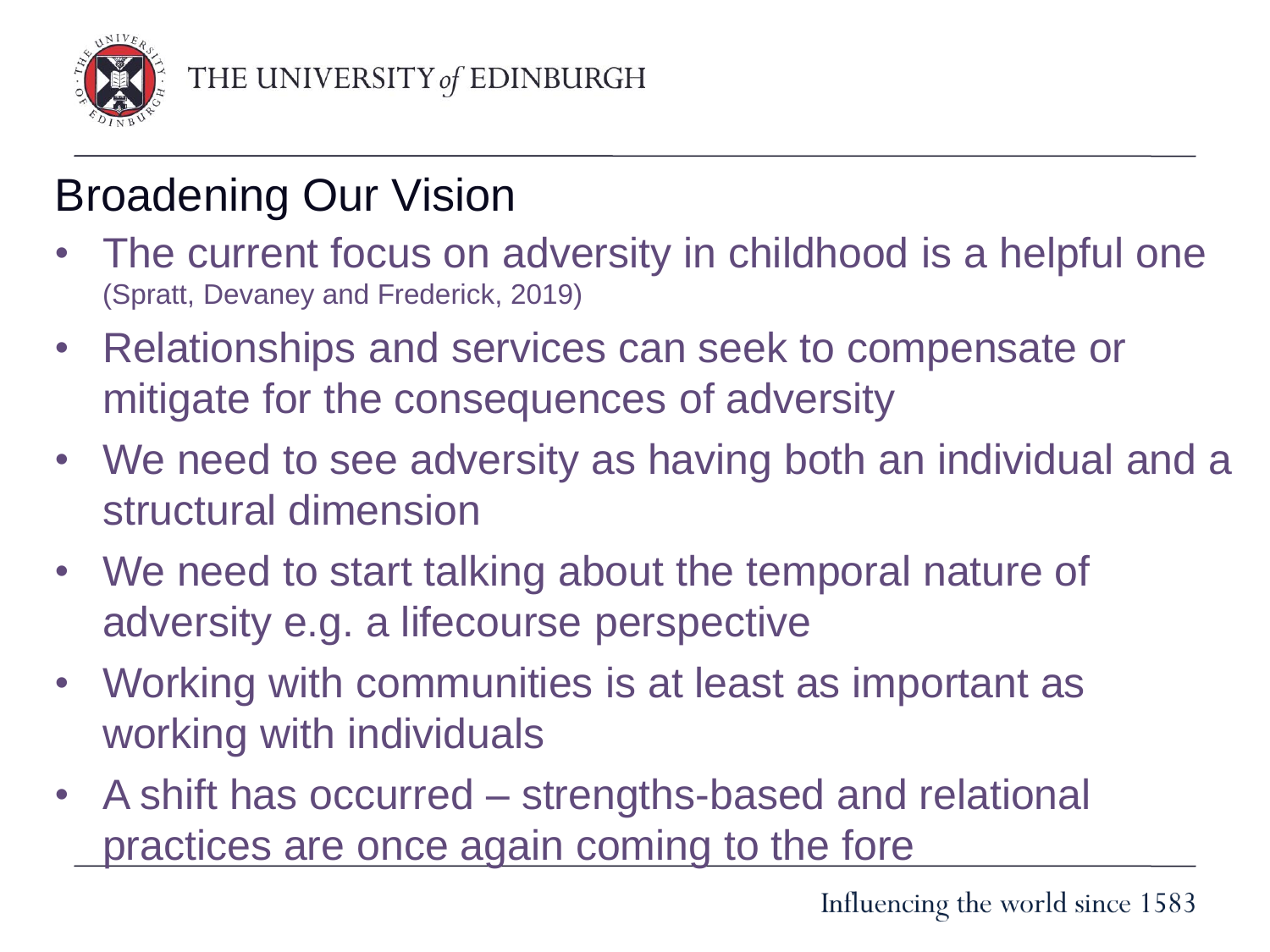

#### Trauma, Psychological first aid, Caring communities

# **OPERATION**<br>ENCOMPASS

#### **WHAT WE DELIVER**

Operation Encompass directly connects the police with schools to secure better outcomes for children who are subject to or experience police-attended incidents of domestic abuse. Rapid provision of support within the school environment means childrer are better safeguarded against the short-, medium and long-term effects of domestic abuse

#### **WHAT WE DO**

Operation Encompass provides an efficient, confidential channel of communication between police forces and Key Adults within schools. This enables the immediate and discrete recognition of the child's situation by the Key Adult, ensuring a secure and sympathetic environment is provided and the broader effects of abuse are addressed.

#### **WHO WE ARE**

For more information please contact info@operationencompass.or

Operation Encompass is a charitable organisation set up in 2011, which has since enabled effective interventions to many thousands of children who've experienced domestic abuse. Our volunteers, trustees, and patrons are working tirelessly to ensure that police and schools throughout the country are able to address victims of domestic abuse consistently and coherently.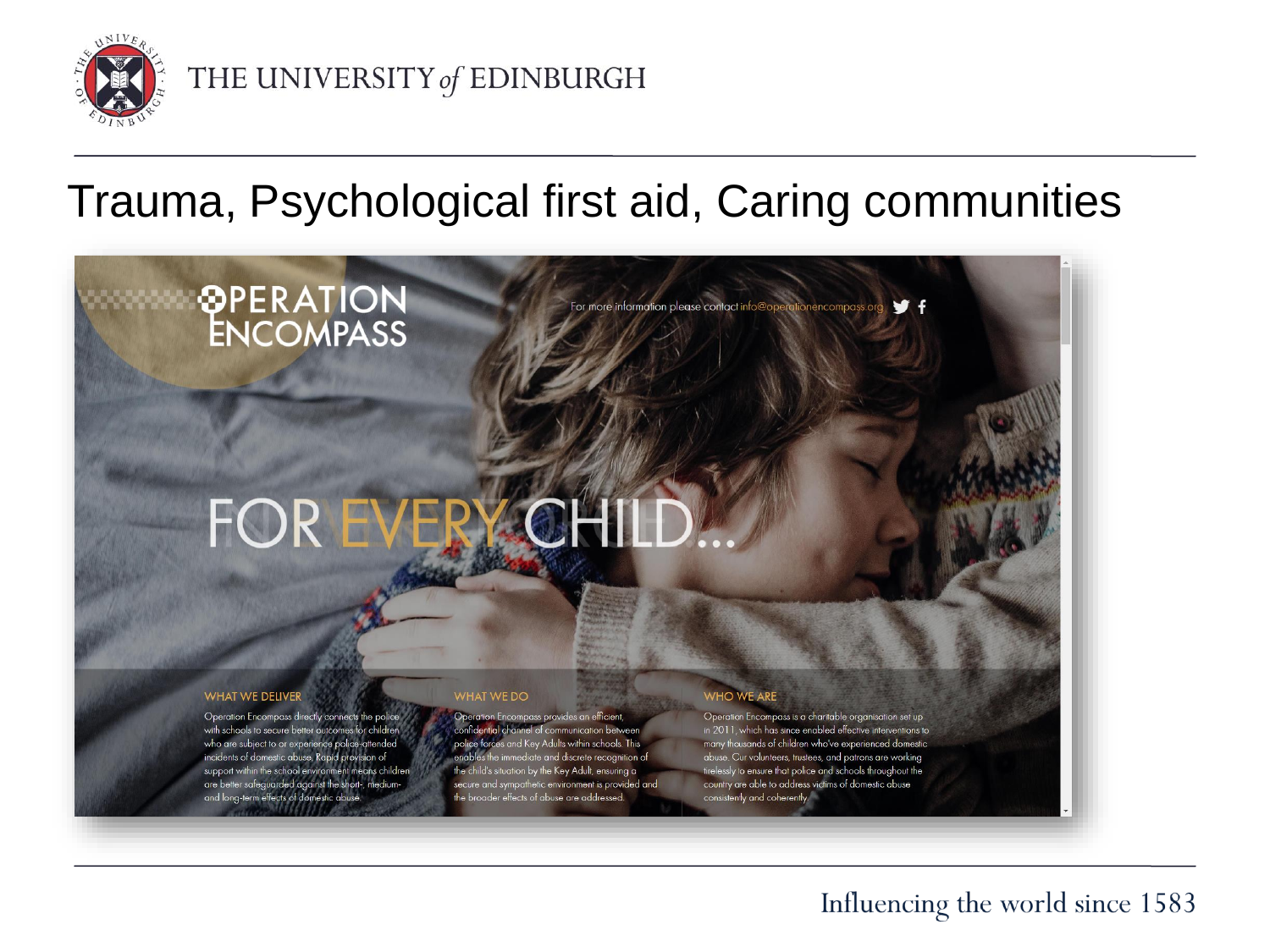

The Youth-nominated Support Team is a psychoeducational, social support intervention. Adolescents nominated "caring adults" (mean, 3.4 per adolescent from family, school, and community) to serve as support persons for them after hospitalization. These adults attended a psychoeducational session to learn about the young person's difficulties and treatment plan, suicide warning signs, communicating with adolescents, and how to be helpful in supporting treatment adherence and positive behavioural choices. The adults received weekly supportive telephone calls from YST staff for 3 months. The study found a significant reduction in deaths over an 11-14 year period.

King et al. (2019)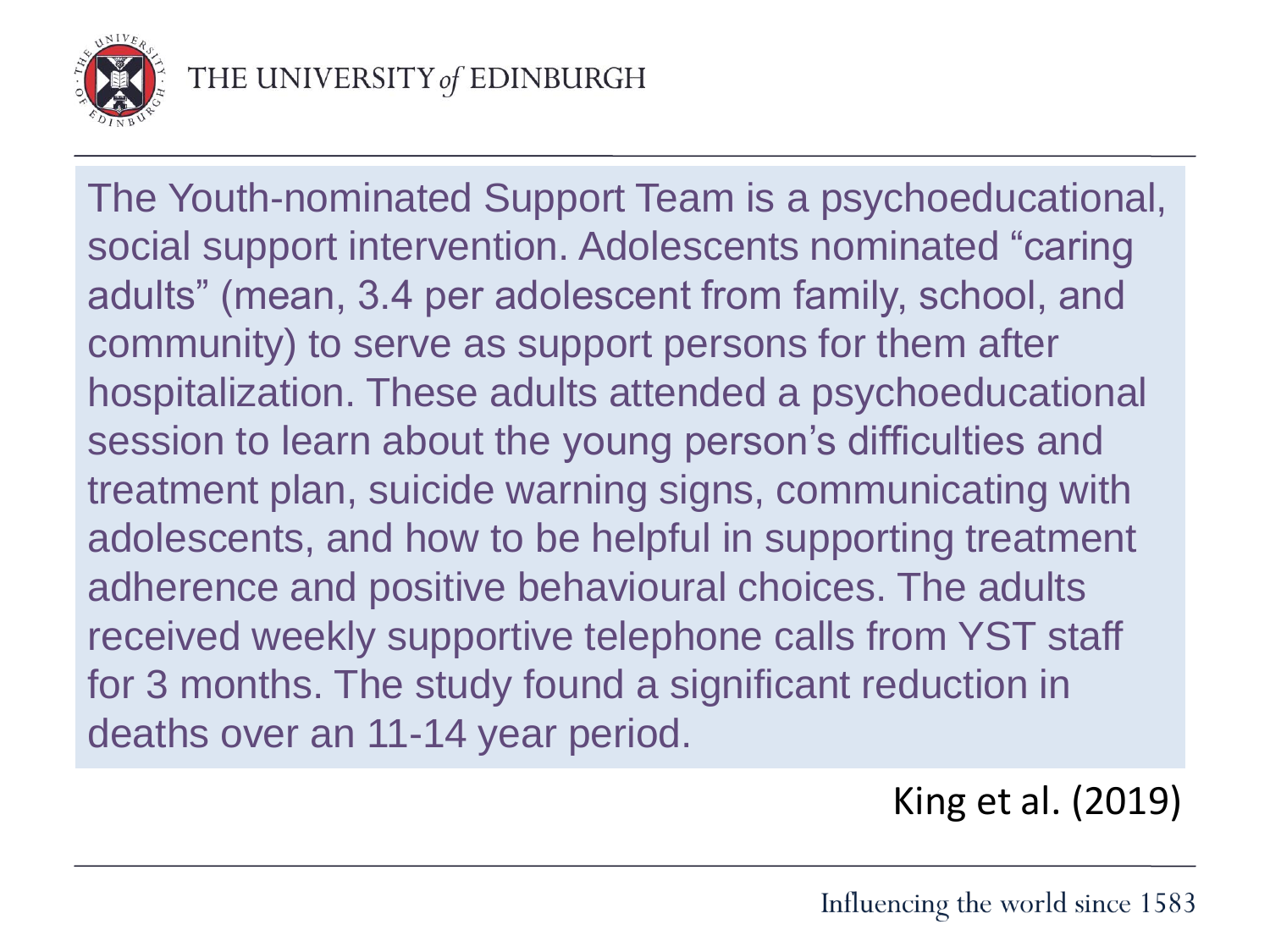

### Concluding Thoughts

- Who are the children who aren't part of the family support conversation at present?
- Should family support strategies be centred around children's social care at the hub or communities (however these might be defined)?
- How do we make better informed decisions about how finite resources are best used in multi-agency/multisectorial working?